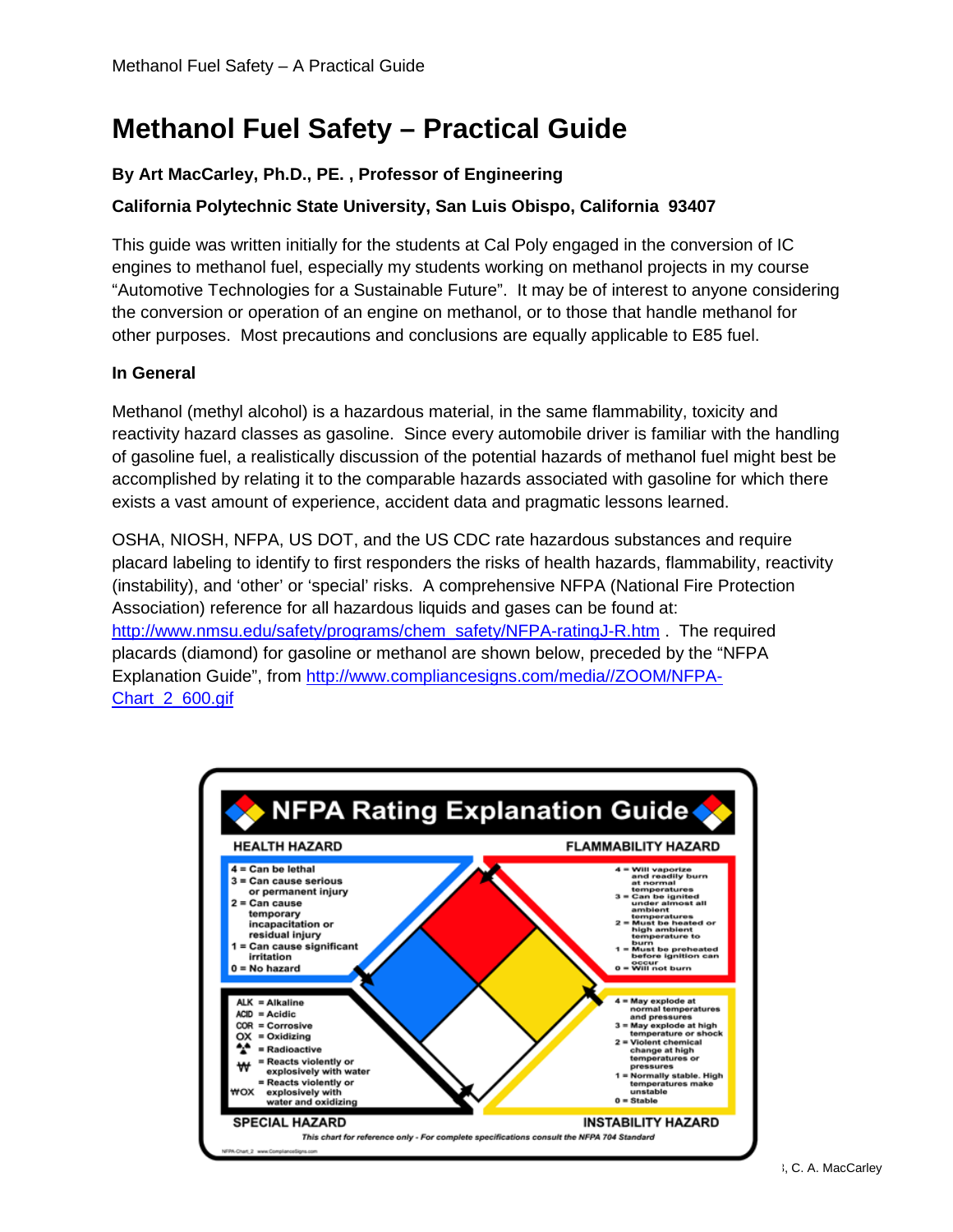**Gasoline**, from [http://cdn.compliancesigns.com/media/NFPA/NFPA-Gasoline-Signs-](http://cdn.compliancesigns.com/media/NFPA/NFPA-Gasoline-Signs-NFPA_PRINTED_1300_300.gif)[NFPA\\_PRINTED\\_1300\\_300.gif](http://cdn.compliancesigns.com/media/NFPA/NFPA-Gasoline-Signs-NFPA_PRINTED_1300_300.gif)



**Methanol**, from [http://www.cdc.gov/niosh/ershdb/EmergencyResponseCard\\_29750029.html](http://www.cdc.gov/niosh/ershdb/EmergencyResponseCard_29750029.html)



Here's an online MSDS (Material Safety Data Sheet) for methanol:

[http://www.midi-inc.com/pdf/MSDS\\_Methanol.pdf](http://www.midi-inc.com/pdf/MSDS_Methanol.pdf)

A comprehensive web site describing emergency response procedures for methanol accidents can be found at www.**methanol**.org/Health-And.../**Methanol**[-Emergency-Response.aspx](http://www.methanol.org/Health-And.../Methanol-Emergency-Response.aspx)

What follows is a relative assessment of the safety issues associated with methanol compared with gasoline, based upon the chemical properties and selected case histories for each fuel:

#### **Flammability Risk (the top or red quadrant of the hazard placard):**

1. Gasoline contains more than twice the energy per unit mass or per unit volume compared with gasoline:

Gasoline: 41.2 – 41.9 MJ/kg (depends on summer vs winter, and regional blending)

Methanol: 19.7 MJ/kg

This means that a given quantity of methanol releases less than half the heat energy of the equivalent quantity of gasoline.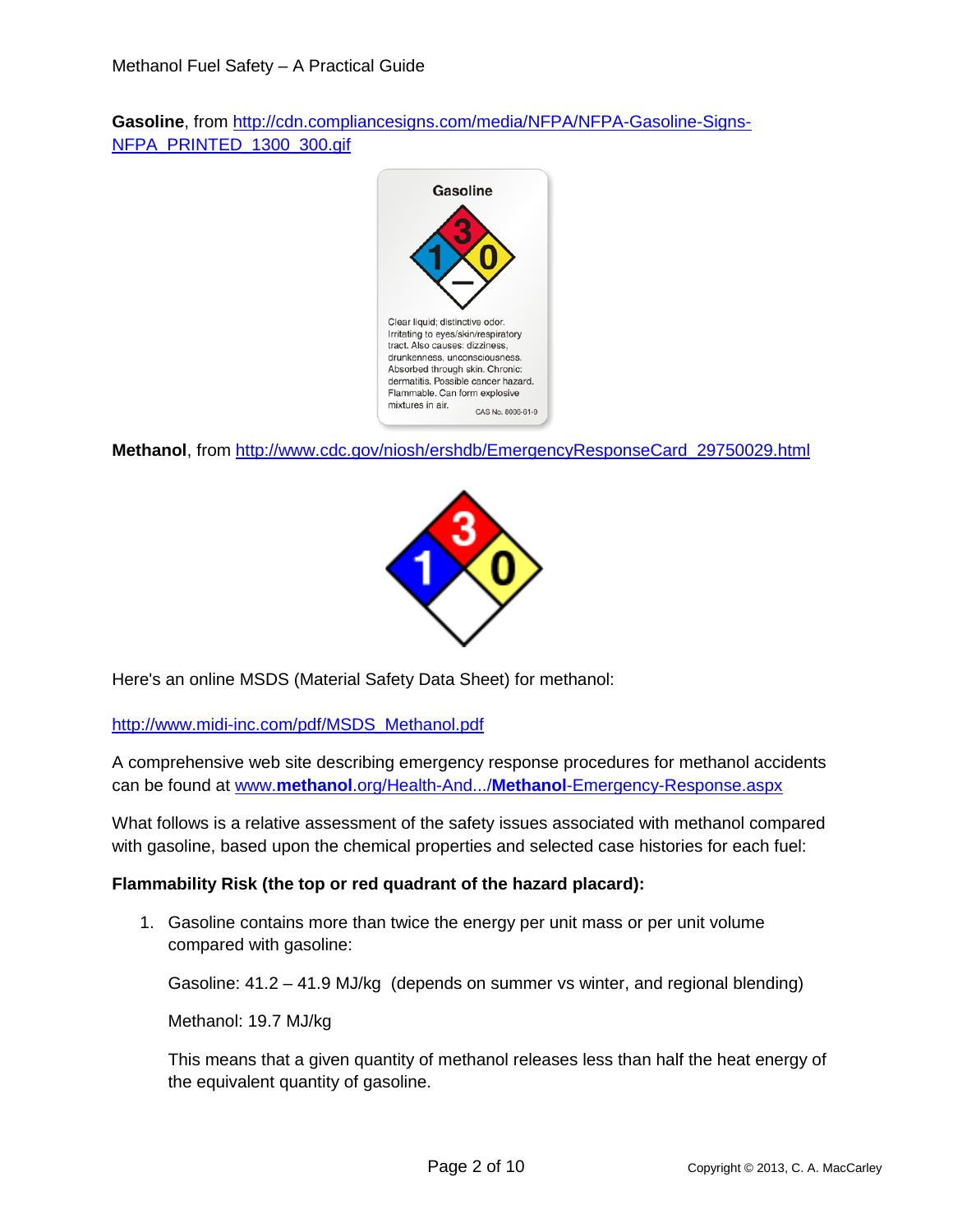2. The range of flammability *A/F limits for methanol are about the same* as gasoline, with methanol requiring a much richer mixture before it will ignite. Measured as a *volume* percentage of fully vaporized fuel in air from [http://www.engineeringtoolbox.com/explosive-concentration-limits-d\\_423.html](http://www.engineeringtoolbox.com/explosive-concentration-limits-d_423.html) :

Gasoline: 1.4% to 7.6% ratio: 5.43:1

Methanol: 6.7% to 36% ratio: 5.37:1

This means that significantly more methanol vapor must be present in air before ignition can occur, but that methanol combustion will occur with much richer mixtures of methanol. However, gasoline vapor at typical temperatures in a fuel tank is so rich that it is non-flammable, while methanol vapor under the same conditions could be.

3. The volatility (an indicator of the flammable vapor concentration at a given temperature and pressure) for methanol is much less than gasoline. A good indicator of volatility is the specific heat of vaporization – the energy required to vaporize a given mass of a liquid. From the SAE Automotive Handbook, 7<sup>th</sup> ed., by Robert Bosch, 2007:

Methanol: 1,110 kJ/kg

Gasoline: 380 – 500 kJ/kg

Combined with the higher minimum ignition A/F limit, this means that vapor ignition a given distance from exposed liquid fuel (such as a storage tank vent) is much less probable for methanol than for gasoline.

4. Risk of spontaneous combustion. Like any volatile solvent, there is a risk of spontaneously combustion, possibly long after you have left the area. On a relative scale, however, methanol is no more prone to spontaneous combustion than gasoline, and less prone than oils such as diesel fuel or (most notoriously) linseed oil used in many wood stain products.

If you have rags soaked in methanol, do not leave them in a pile, box or regular trash can. Dispose of them in an approved sealed metal "solvent rag storage can" until they can be taken to a hazardous material disposal service.

However, methanol, because it evaporates completely, allows an option for reuse/recycling of rags *if it is the only chemical soaked into the rag materia*l. This is from my personal experience alone, not approved practice: Leave them overnight outdoors on a concrete surface in a protected area (inaccessible to dogs, children or smokers), far from anything that could catch fire if they should for some reason ignite. After a night outdoors (or as little as a few minutes in sunshine), the methanol will evaporate completely, allowing you to reuse them.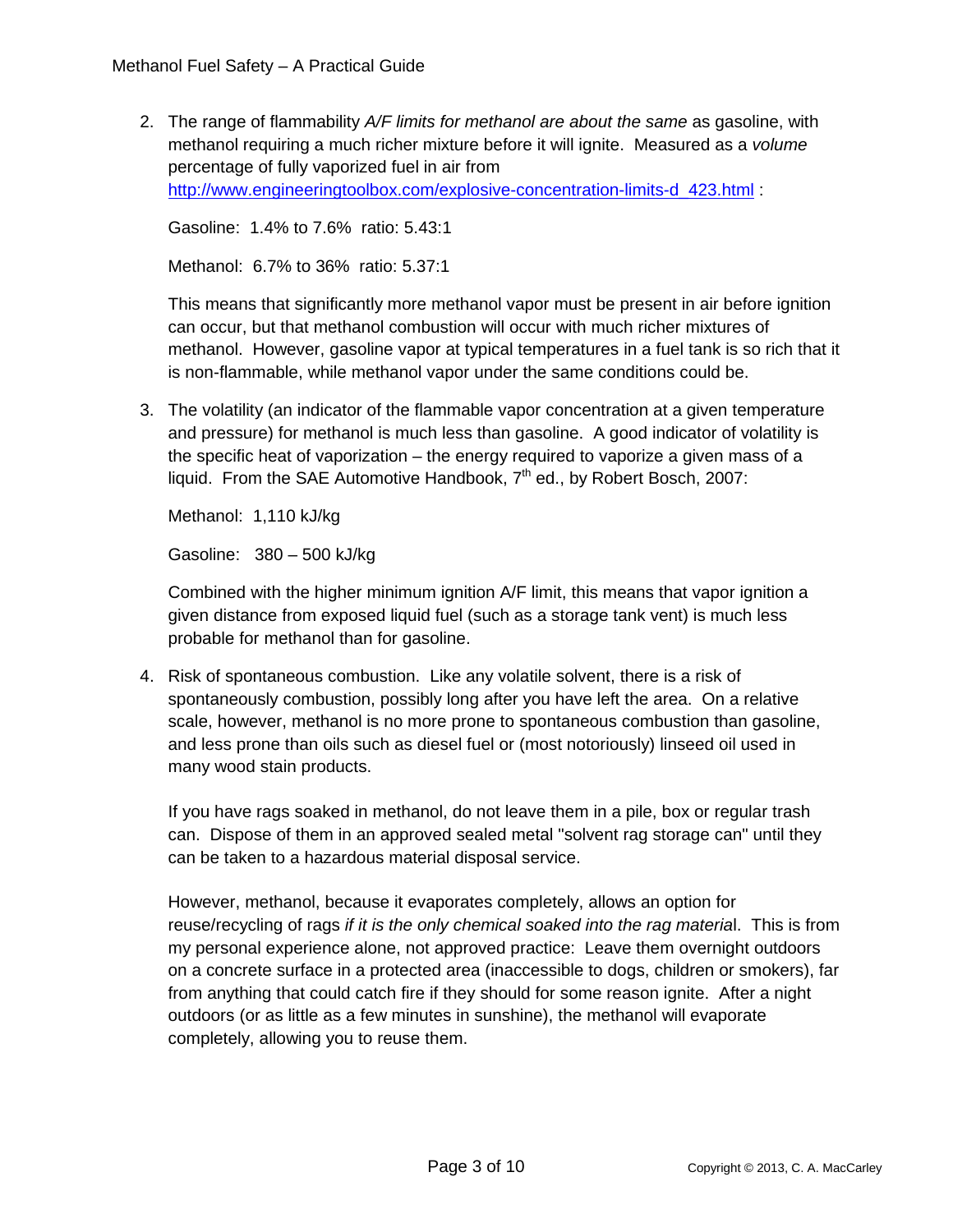In brief, methanol is not high-risk for spontaneous combustion, but take the same precautions that you would for gasoline anyway.

5. Methanol combustion emits almost no light, and creates no smoke. Methanol burns in air so cleanly that it emits almost no visible light compared with all conventional hydrocarbon fuels. Its lack of a carbon-carbon bond is primarily responsible for the complete lack of soot or particulate emissions from methanol combustion. By comparison, gasoline combustion in air is brightly luminescent, generates much infrared radiation, and creates heavy visible smoke, especially in oxygen-depleted situations such as large burning gas spills

In the absence of contaminants (such as gasoline in M85), it may be difficult to observe visually a methanol fire – no light, no smoke and very little infrared radiation. This can be a potential hazard for first responders in a methanol fire incident, as will be illustrated in the next section.

However, it should be mentioned that in most methanol fire situations, other contaminants are present, such as lube oil, paint, combustible fabric, or the asphalt on which the methanol may have spilled. These contaminants impart some visibility to the flame, and generate some smoke.

- 6. Methanol is soluble in water. The water solubility of methanol allows methanol fires to be extinguished by conventional firefighting equipment via water dilution. By comparison, gasoline is not soluble in water, and being less dense than water, will float on the surface of water, continuing to burn unaffected by the volume of water. Training manuals in military aviation emphasize the importance of a survivor of a water crash getting as far away as possible from a burning aircraft, since the aviation fuel (gasoline or jet fuel) will form a burning layer on the surface of water.
- 7. Methanol safety experience is heavily extrapolated from auto racing. Gasoline is widely considered by professional racers to be more hazardous than methanol. In some venues, gasoline is not allowed for safety reasons – only methanol or ethanol. For example, from [http://en.wikipedia.org/wiki/Methanol\\_fuel](http://en.wikipedia.org/wiki/Methanol_fuel) :

"A seven-car crash on the second lap of the 1964 Indianapolis 500 resulted in USAC's decision to encourage, and later mandate, the use of methanol. Eddie Sachs and Dave MacDonald died in the crash when their gasoline-fueled cars exploded. The gasolinetriggered fire created a dangerous cloud of thick black smoke that completely blocked the view of the track for oncoming cars. Johnny Rutherford, one of the other drivers involved, drove a methanol-fueled car, which also leaked following the crash. While this car burned from the impact of the first fireball, it formed a much smaller inferno than the gasoline cars, and one that burned invisibly. That testimony, and pressure from Indianapolis Star writer George Moore, led to the switch to alcohol fuel in 1965.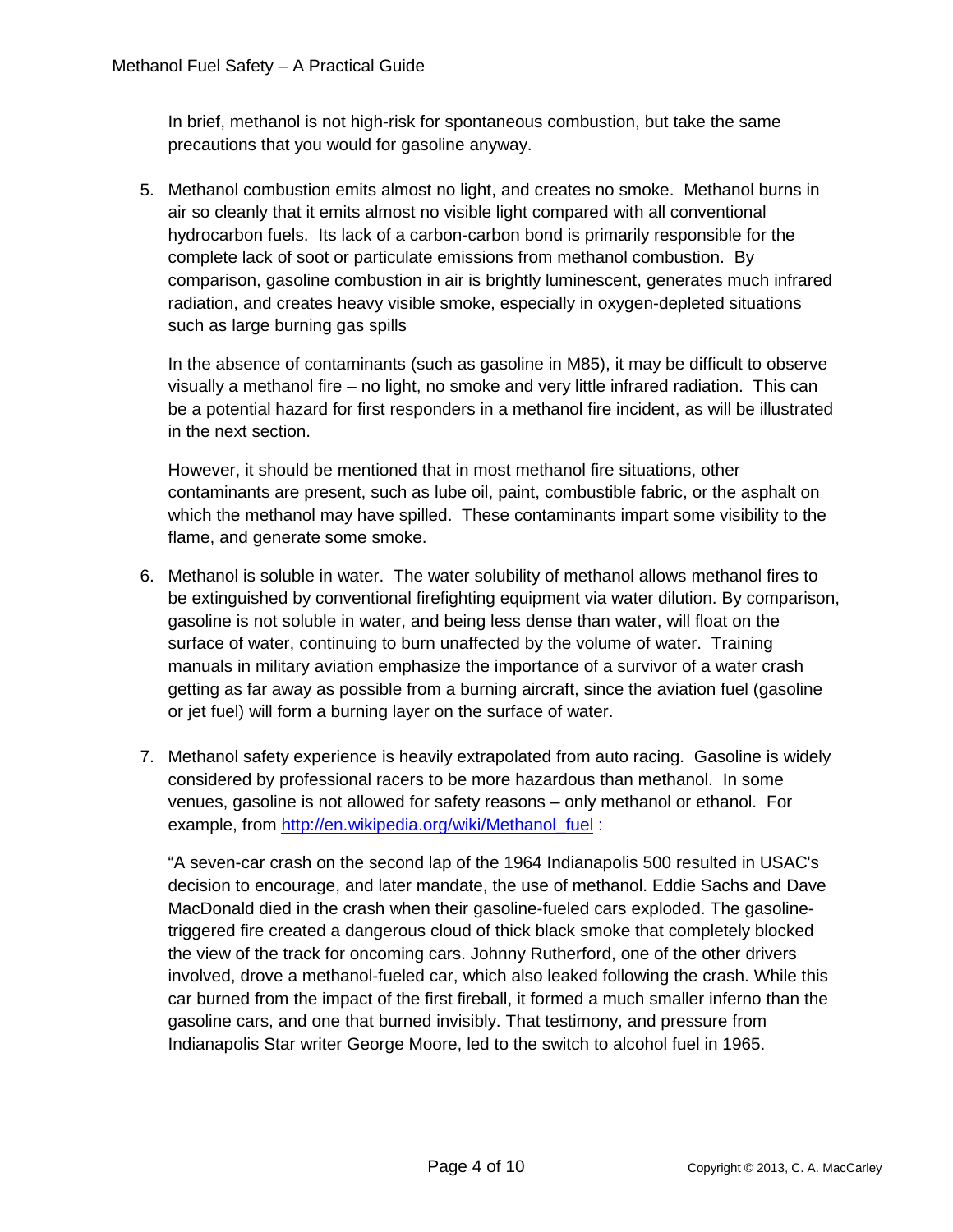Methanol was used by the CART circuit during its entire campaign (1979–2007). It is also used by many-short track organizations, especially midget, sprint cars and speedway bikes. Pure methanol was used by the IRL from 1996-2006.

In 2006, in partnership with the ethanol industry, the IRL used a mixture of 10% ethanol and 90% methanol as its fuel. Starting in 2007, the IRL switched to "pure" ethanol, E100."

However, in the same racing venue that outlawed gasoline due to its extreme fire hazard, a methanol fire occurred following a collision in 1981 in which the invisibility of methanol combustion played a major part in a confused response by the pit crew: From: [http://en.wikipedia.org/wiki/1981\\_Indianapolis\\_500](http://en.wikipedia.org/wiki/1981_Indianapolis_500)

"When Rick Mears pitted on lap 58, fuel began to gush from the refueling hose before it had been connected to the car. Fuel sprayed over the car, Mears and his mechanics, then ignited when it contacted the engine. Methanol burns with a transparent flame and no smoke, and panic gripped the pit as crew members and spectators fled from the invisible fire. Mears, on fire from the waist up, jumped out of his car and ran to the pit wall, where a safety worker, not seeing the fire, tried to remove Mears' helmet. Meanwhile, Mears' fueler, covered in burning fuel, waved his arms frantically to attract the attention of the fire crews already converging on the scene. By this time the safety worker attending to Mears had fled, and Mears, in near panic at being unable to breathe, leaped over the pit wall toward another crewman carrying a fire extinguisher, who dropped the extinguisher and also fled. Mears tried to turn the extinguisher on himself, but at this point his father, Bill Mears, having already pulled Rick's wife Deena to safety, grabbed the extinguisher and put out the fire. His mechanics had also been extinguished, and the pit fire crew arrived to thoroughly douse Mears' car.

Thanks to quick action by safety workers and the fact that methanol burns at a much lower temperature than gasoline, no one was seriously hurt in the incident."

Unreported by the author of the above article was the fact that the driver wore a fireproof Nomex driving suit. While this definitely helped to limit his burn injuries, the nonflammable suit imparted no luminescence to the burning methanol. The vehicle itself, and conventional clothing soaked in methanol will yield some luminescence and smoke as they burn.

8. In general, methanol may be considered less of a fire hazard and less consequential in the event of a fire compared with gasoline. The previous reference [http://en.wikipedia.org/wiki/Methanol\\_fuel](http://en.wikipedia.org/wiki/Methanol_fuel) concludes:

"Methanol is far more difficult to ignite than gasoline and burns about 60% slower. A methanol fire releases energy at around 20% of the rate of a gasoline fire, resulting in a much cooler flame. This results in a much less dangerous fire that is easier to contain with proper protocols. Unlike gasoline, water is acceptable and even preferred as a fire suppressant, since this both cools the fire and rapidly dilutes the fuel below the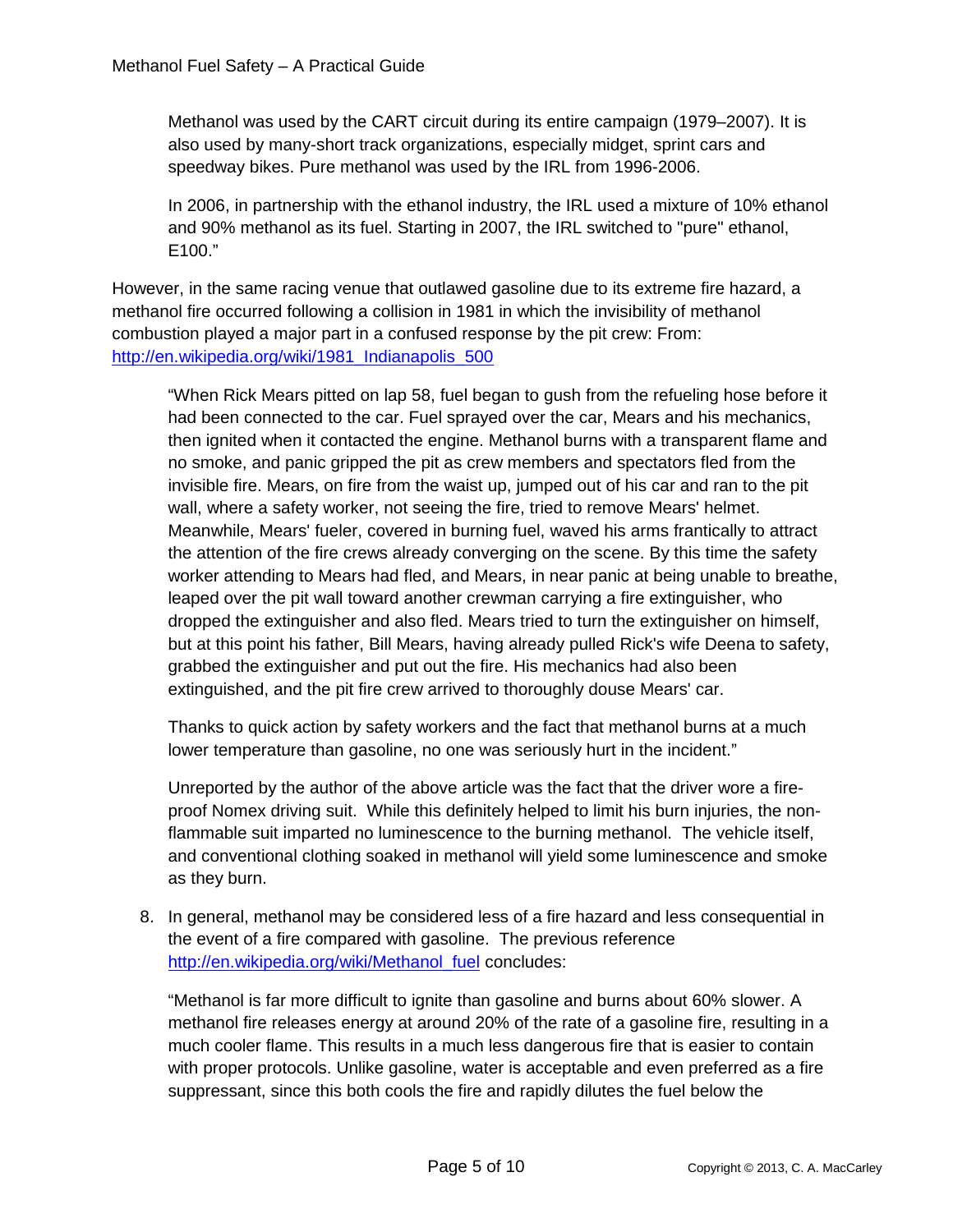concentration where it will maintain self-flammability. These facts mean that, as a vehicle fuel, methanol has great safety advantages over gasoline."

*As matter of practice, exercise the same cautionary measures when handling methanol that you would with gasoline*. Don't have ANY ignition source nearby when handling methanol or any fuel, e.g., a torch, cigarette, source of electrical sparks, heat-shrink gun, even a hot soldering iron. If there is a methanol fire, a *dry chemical fire extinguisher is preferred* over a CO2 extinguisher. Or just plain water is effective as long as there is not also gasoline, diesel fuel or engine lube oil involved in the combustion. Methanol burns so cleaning that you can accidentally walk right into the flames. Watch for the heat waves in the air rather than visible flame. Have a safety person standing by when you are starting an engine for the first time, or in an experimental configuration. Use common sense.

### **Health Hazard or Toxicity Risk (the left or blue quadrant of the hazard placard):**

Methanol is highly toxic if ingested, inhaled as a vapor or if in contact with your skin for an extended period of time. Much has been said and written to emphasize this risk, but it is rarely put into perspective with other common toxins. Again, I will compare the health hazard effects of methanol with a well-known and understood fuel, gasoline.

9. Ingestion: Methanol is potent neurotoxin. Methanol toxicity is more insidious than you would normally expect, e.g., blindness comes in a few days. 2 to 8 ounces can be deadly for an adult. History records countless cases of accidental or homicidal ingestion of methanol in blends with ethanol. These represent the overwhelming majority of methanol toxicity cases. I could not find any recorded cases of poisoning from *methanol fuel* during refueling or handling. Gasoline is also toxic, and in similar concentrations, although the physiological mechanisms are different. Aside from the direct toxicity of gasoline, it is also a known carcinogen, unlike methanol. That means it may kill you years later from cancer. But the accidental or homicidal presence of gasoline in an ingested beverage is easy to detect due to the insolubility of gasoline in water, and the greater volatility of gasoline which provides an easily recognizable odor. By contrast, lethal levels of methanol can be added to ethanol beverages undetected. Among the many tragic examples are mass poisonings of drinkers of alcoholic beverages by unscrupulous beverage producers, distributors or vendors, since methanol is much less expensive than taxed beverage ethanol. For example, in 2003, <http://www.ncbi.nlm.nih.gov/pubmed/17849250>

From: Vale A (2007). "Methanol". *Medicine* **35** (12): 633–4. and other credible root sources reported in<http://en.wikipedia.org/wiki/Methanol#Toxicity> :

"Methanol has a high toxicity in humans. If as little as 10 mL of pure methanol is ingested, for example, it can break down into formic acid, which can cause permanent blindness by destruction of the optic nerve, and 30 mL is potentially fatal, although the median lethal dose is typically 100 mL (4 fl oz) (i.e. 1–2 mL/kg body weight of pure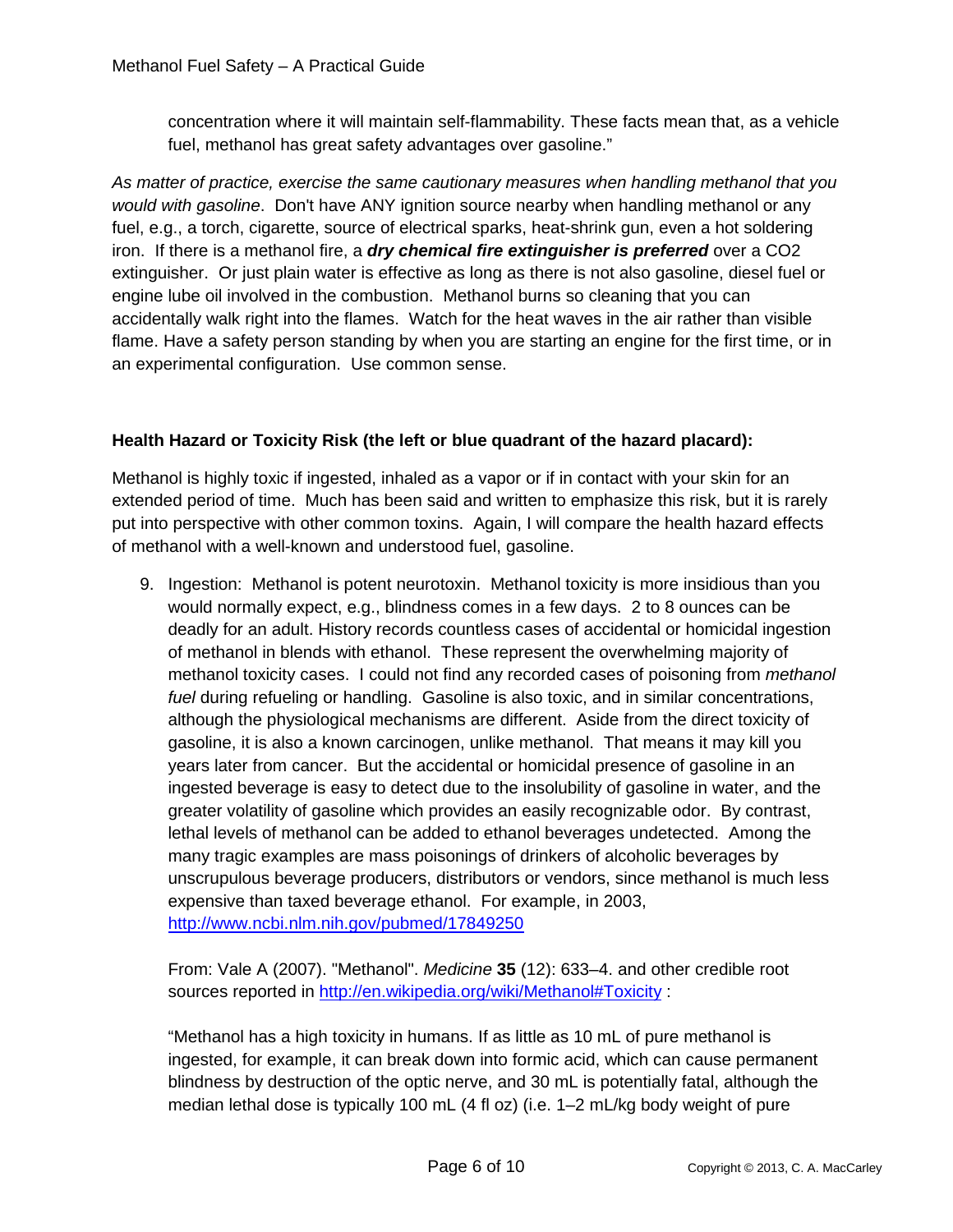methanol). Reference dose for methanol is 0,5 mg/kg/day. Toxic effects take hours to start, and effective antidotes can often prevent permanent damage. Because of its similarities in both appearance and odor to ethanol (the alcohol in beverages), it is difficult to differentiate between the two (such is also the case with denatured alcohol).

In summary, DON'T DRINK methanol in ANY quantity. Don't ever siphon methanol or any fuel by mouth (unlike the author at an alternative fuel vehicle competition in 1981, requiring the 'ethanol treatment'). Other than that, there's pretty much no way to accidentally ingest methanol unless you confuse it with ethanol. If you accidentally ingest even a small amount of methanol, call a poison control center immediately, and follow their advice, which will differ depending on the expected concentration and time since ingestion.

# The National Poison Control Center number is: **1-800-222-1222.**

They will probably recommend one of two remedial actions, based upon the quantity ingested and the time since ingestion:

First, do not induce vomiting. If you think straight vodka burns your mouth and esophagus, methanol is worse and can do damage going up as well as going down.

a. From:<http://emedicine.medscape.com/article/1174890-treatment>

"Like methanol, ethanol is metabolized by ADH, but the enzyme's affinity for ethanol is 10-20 times higher than it is for methanol." What this means is that for small to moderate risks of methanol poisoning, the appropriate treatment is to ingest a quantity of ethanol – e.g., a complete 1L bottle of 100 proof vodka. This is not a joke. There are, of course, the obviosu hazards associated with ingesting such a large amount of ethanol. For a more rigorous protocol and description of symptoms to distinguish moderate from severe methanol poisoning, see<http://www.ncbi.nlm.nih.gov/pmc/articles/PMC1306022/>

b. For suspected higher concentrations of ingested methanol, Fomepizole (commercial name Antizol) is the last resort. <http://www.ncbi.nlm.nih.gov/pubmed/12522524>It is very expensive and may not be available in some emergency rooms or urgent care centers.

If ingestion is suspected, seek help immediately, *even though you do not feel any immediate symptoms*. This is because by the time that visible symptoms occur, sufficient neurological damage may already have occurred.

If it matters, methanol blended with ethanol is slightly less toxic than pure methanol because of the above properties of ethanol. But it is still lethal in small quantities. M85, a methanol blend with gasoline, was used extensively as a government-sanctioned alternative fuel from 1990-2000 during the AFUP (Alternative Fuel Utilization program). Well-publicized concerns about M85 toxicity abounded prior to and during the AFUP. Some, although true, were politically motivated. I cannot find any recorded incidents of ingestion toxicity from M85 during this period, even though the 15% addition of gasoline in methanol probably creates an even more toxic liquid that neat methanol.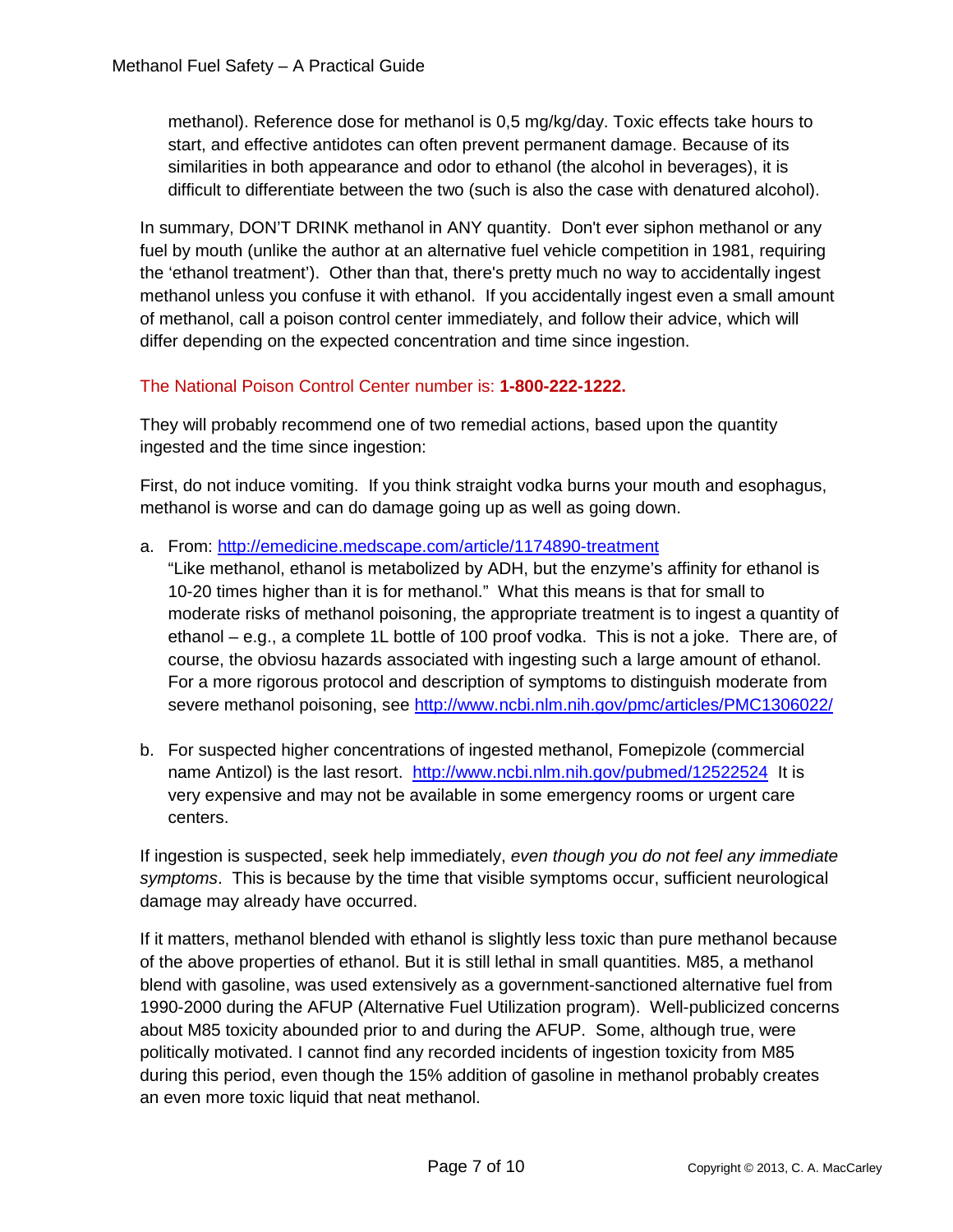10. Inhalation: Like most fuels, methanol vapors can be absorbed through the lungs, with the potential for toxicity.

OSHA standards for maximum allowed continuous exposure to methanol vapor in air (40 hours/week) is 900 mg/m<sup>3</sup> for gasoline, and 1260 mg/m<sup>3</sup> for methanol. This suggests a slightly lower risk when handling methanol fuel compared with handling gasoline. However, it is much less volatile than gasoline, and therefore has lower evaporative emissions, producing a significantly lower risk of exposure risk during vehicle refueling and in the event of a minor spill.

Gasoline has such a characteristic odor that the presence of gasoline vapor in air, even at low concentrations, serves as a very effective warning – at least initially since sensitivity to a particular odor diminishes rapidly with continuous exposure. And while methanol does have a characteristic pungent odor, it is considerably less aromatic than the easily-vaporized components of gasoline, reducing this advanced warning advantage compared with gasoline. . At concentrations greater than 2,000 ppm (0.2%), methanol vapor is generally quite noticeable, however lower concentrations may remain undetected while still being potentially toxic over longer exposures.

What about the exhaust emissions of methanol fueled engines? With respect to all EPA or CARB-regulated emissions, methanol burned at stoichiometric A/F ratios (aspirated correctly) is overall a cleaner fuel than gasoline, even in engines not optimized for methanol. Some early examples of this 'clean air' advantage came from work in the 1980's, e.g., [https://courseware.ee.calpoly.edu/~amaccarl/H2&MethanolPublications/DOE%201981%20-](https://courseware.ee.calpoly.edu/~amaccarl/H2&MethanolPublications/DOE%201981%20-%20Development%20of%20a%20Dual%20Fuel%20Alcohol-Gasoline%20Vehicle%20Using%20Electronic%20Fuel%20Injection.pdf) [%20Development%20of%20a%20Dual%20Fuel%20Alcohol-](https://courseware.ee.calpoly.edu/~amaccarl/H2&MethanolPublications/DOE%201981%20-%20Development%20of%20a%20Dual%20Fuel%20Alcohol-Gasoline%20Vehicle%20Using%20Electronic%20Fuel%20Injection.pdf)

[Gasoline%20Vehicle%20Using%20Electronic%20Fuel%20Injection.pdf](https://courseware.ee.calpoly.edu/~amaccarl/H2&MethanolPublications/DOE%201981%20-%20Development%20of%20a%20Dual%20Fuel%20Alcohol-Gasoline%20Vehicle%20Using%20Electronic%20Fuel%20Injection.pdf) . In general, CO, HC, NMOG and VOC emissions are consistently lower, while NOx is similar or slightly higher than gasoline. Methanol eliminates the emission of aromatic carcinogens found in gasoline such as benzene and 1,3 butadiene. However, during cold starting, when overly rich fuel-air mixtures are used, methanol engines produce aldehyde vapors, notably formaldehyde, unlike gasoline engines. The highly irritating exhaust of a methanol-fueled race car is primarily due to this emission, caused by the grossly over-rich A/F ratios used in competition. Catalyst efficiency for methanol combustion is similar to gasoline. Evaporative emissions from methanol fuel systems are lower than gasoline, due to the much lower volatility. Extensive experience during the AFUP 1990-2000 confirmed these observations, with the 15% gasoline component in M85 believed to be responsible for the majority of the regulated exhaust emissions. (Ref: Alternative Fuels Utilization Program Quarterly Report, Fourth Quarter FY 1996, US Dept of Energy Contract DE-AC36-36CH10093, National Renewable Energy Laboratory, Golden Colorado, 1996). In terms of greenhouse gases, the combustion of methanol produces 12% more  $CO<sub>2</sub>$  than gasoline for the same quantity of usable energy (same number of miles traveled). For supporting calculations please see [http://www.loragen.com/AltFuels/students/EE470\\_Lecture/Lecture%20Notes/10a%20Efficie](http://www.loragen.com/AltFuels/students/EE470_Lecture/Lecture%20Notes/10a%20Efficiency%20and%20Power%20Output.pdf) [ncy%20and%20Power%20Output.pdf](http://www.loragen.com/AltFuels/students/EE470_Lecture/Lecture%20Notes/10a%20Efficiency%20and%20Power%20Output.pdf)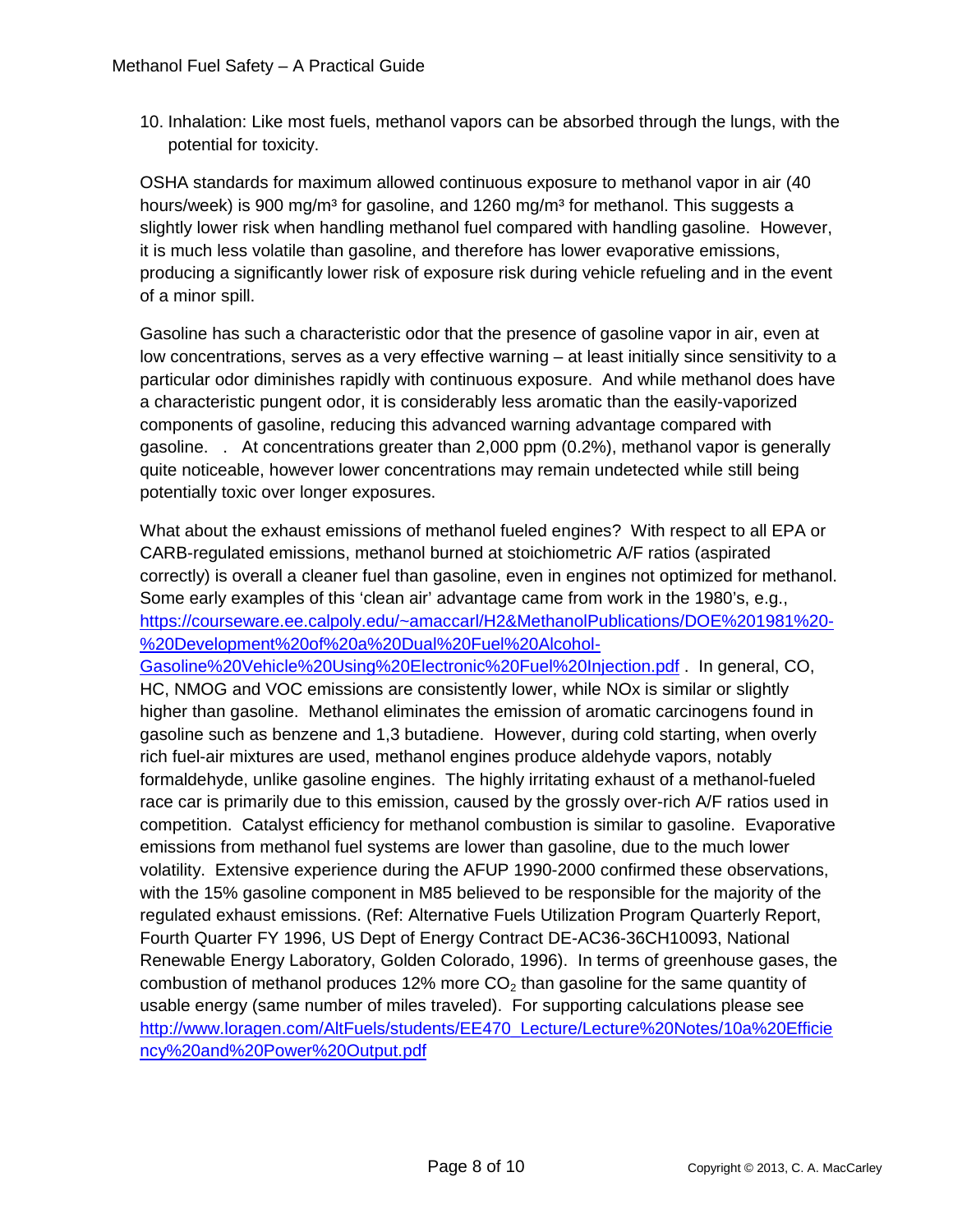In sum, inhalation safety protocols are nearly identical between methanol and gasoline. When normally refueling a methanol vehicle, there is no need to wear a respirator. Just observe common sense to avoid breathing fuel vapor. If potential overexposure should occur, follow the same remedial process as described for ingestion above. When operating an engine on methanol, make sure the area is well-ventilated, especially if the engine is running rich like during cold start. You'll know immediately - that's when it may generate aldehydes, which are really irritating to the eyes, so much so that it's hard to reach the TLV (Threshold level value) for airborne toxicity.

11. Skin contact: Methanol, like gasoline, can be absorbed through the skin, and this is a particularly common vector for low-level methanol toxicity.

When handling methanol, like any liquid fuel, you are likely to get it on your skin. If a small area remains in contact with the skin for under about 30 seconds, there should be no toxicity effects. If a larger area or exposure time is involved, the potential for toxicity exists, up to the point of concentrations approaching those of oral ingestion. Direct methanol or gasoline contact with an open wound could pose a significant health hazard. These are reasons to seek medical assistance. Methanol, like gasoline, is also a powerful solvent that even in very small quantities will strip all the natural oils from your skin, leaving it irritated and dry.

In practice, if a small amount gets on your skin during refueling or work on a methanol fuel system, just wipe it off with a rag quickly and wash the skin soon after. If working on the fuel system and anticipating the possibility of fuel contact with your skin, take the precaution of wearing nitrile rubber mechanics gloves. If you get it on your clothes, remove the article and give it a few minutes for the alcohol to fully evaporate. Unlike gasoline, it will evaporate completely, and the only possible residue will the lubricity additive (if added to the fuel) such as castor oil or other polar lubricant, probably not contact-toxic. Methanol will not damage any natural fibers. Wear a shop coat if possible.

Wear eye protection – methanol in the eyes is *always* a cause for immediate concern – get to an eye-wash station or lavatory quickly and continuously flush the eye for at least a full minute. Seek medical attention if the eye exposure was more than trivial. Formal treatment advice from the CDC (Center for Disease Control) can be found at: [http://www.cdc.gov/niosh/ershdb/EmergencyResponseCard\\_29750029.html](http://www.cdc.gov/niosh/ershdb/EmergencyResponseCard_29750029.html)

Treat methanol like gasoline and you'll generally be safe.

#### **Reactivity (or Stability) Risk (the right or yellow quadrant of the hazard placard):**

12. Methanol is given a rating of zero for reactivity, since it is not prone under any conditions to explosion in the absence of air, or violent chemical change. No special concerns for methanol. Gasoline has the same rating.